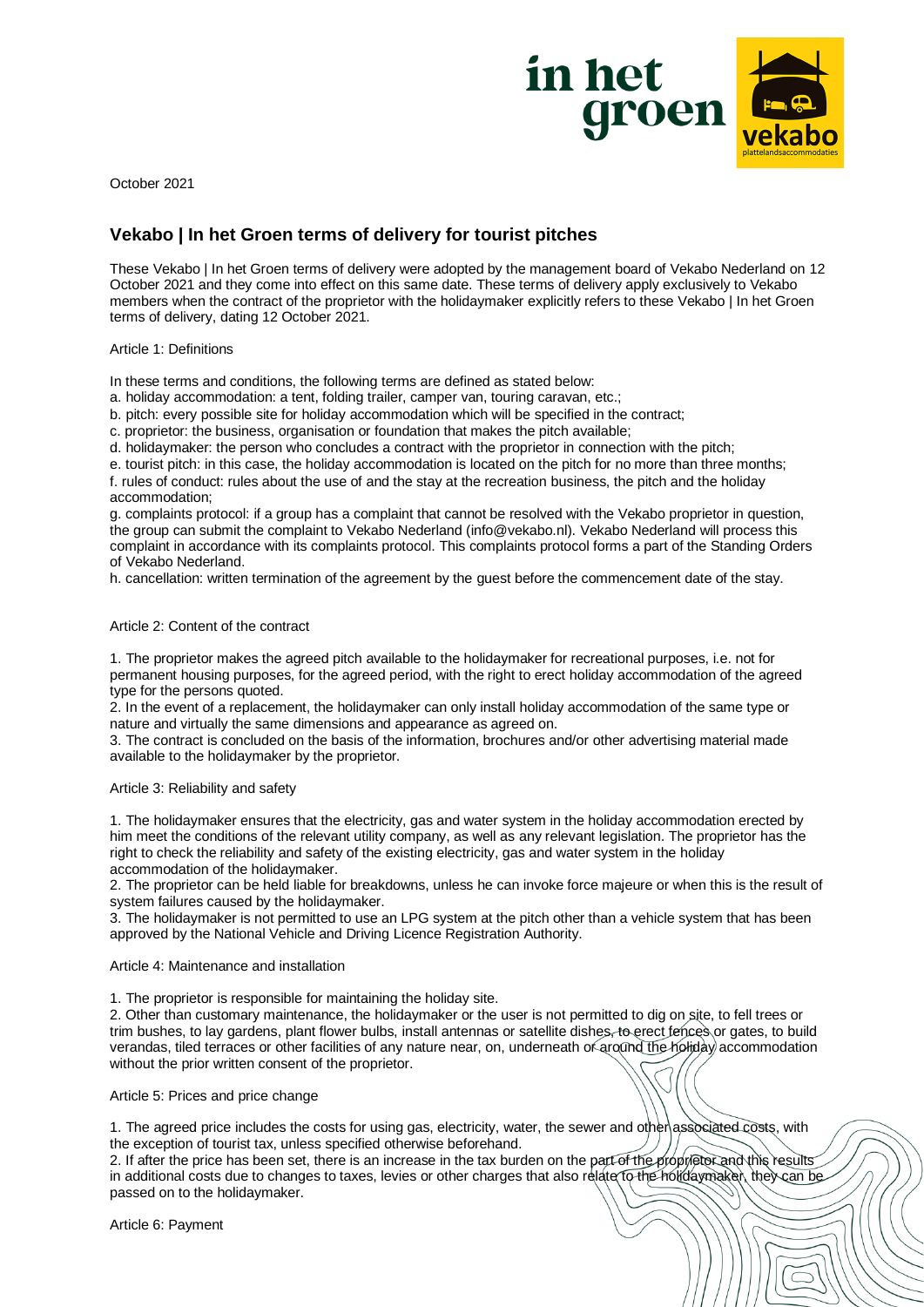

1. The holidaymaker must make his payments in Euros in accordance with the agreed payment terms, unless agreed otherwise.

2. If despite a prior written warning, the holidaymaker fails to fulfil his payment obligation, the proprietor is entitled to terminate the contract with immediate effect in accordance with the provisions of paragraphs 3 and 4. 3. If the proprietor cancels the contract, he has to announce this to the holidaymaker in a registered letter or a letter

presented in person, reminding the holidaymaker of the fact that the cancellation can be reversed if the holidaymaker fulfils his payment obligation after all within 10 days of the notice of cancellation.

4. If the holidaymaker does not use the option referred to in paragraph 3, the proprietor has the right to deny the holidaymaker, his family members and visitors access to his site.

# Article 7: Cancellation

1. The guest is authorized to cancel the agreement

2. If the holidaymaker cancels the contract before the inception date, he owes a fixed payment. This does not apply if the contract is cancelled because of a price increase made within three months of the conclusion of the contract, with the exception of the price adjustments referred to in Article 5. The payment amounts to:

- 15% of the agreed price, in the event of cancellation from three months or more prior to the inception date;
- 50% of the agreed price, in the event of cancellation from three to two months prior to the inception date;
- 75% of the agreed price, in the event of cancellation from two to one months prior to the inception date;
- 90% of the agreed price, in the event of cancellation within one month of the inception date;
- 100% of the agreed price, in the event of cancellation on the inception date.

3. The payment will be proportionally refunded after the deduction of administrative costs if the pitch is booked by a third party for the same period or for a part thereof and no other pitch is available for that period.

4. The administrative costs amount to 5% of the agreed price, subject to a minimum of €50.00 and a maximum of €75.00.

## Article 8: Code of conduct

1. The holidaymaker, his family members, visitors and any users are obliged to abide by the rules of conduct stipulated by the proprietor, including the rules with regard to any camping and residence documentation required and obligations to register.

2. The proprietor will notify the holidaymaker of the rules of conduct.

3. If the rules of conduct stipulated by the proprietor and/or the contract violate these terms and if they disadvantage the holidaymaker, these terms will prevail.

## Article 9: Liability

1. The proprietor cannot be held liable for theft, accidents or damage within his site, unless they are caused by a failure in the performance that can be attributed to the proprietor or his staff.

2. The holidaymaker is liable towards to the proprietor for damage caused by acts or omissions of himself and/or his family members or visitors he has allowed in, insofar as this concerns damage that can be attributed to the holidaymaker, his family members or visitors.

3. The statutory liability of the proprietor will at least encompass the risk that can, in all reasonableness, be covered by third-party liability insurance, subject to a minimum of €500,000.00.

Article 10: Term and termination of the contract

The contract terminates after the expiry of the agreed period.

Article 11: Premature termination by the holidaymaker

If the holidaymaker leaves early, he still owes the full price for the agreed rate period (excluding tourist tax).

Article 12: Premature termination by the proprietor and clearance in the event of a breach of contract

- 1. If the holidaymaker, his family members or visitors fail to fulfil the obligations from the agreement, the terms, the rules of conduct or government regulations or fail to do so correctly, despite a prior warning to the extent that the proprietor cannot in all reasonableness and fairness be expected to continue the contract, the proprietor is entitled to terminate the contract with immediate effect. The holidaymaker subsequently has to clear the holiday accommodation and leave the business premises as soon as possible. The warning may not be given in very serious cases.
- 2. If the holidaymaker fails to clear the pitch, the proprietor is entitled to clear the pitch at the expense of the holidaymaker. The proprietor is not liable for damage ensuing from or in connection with the removal of the